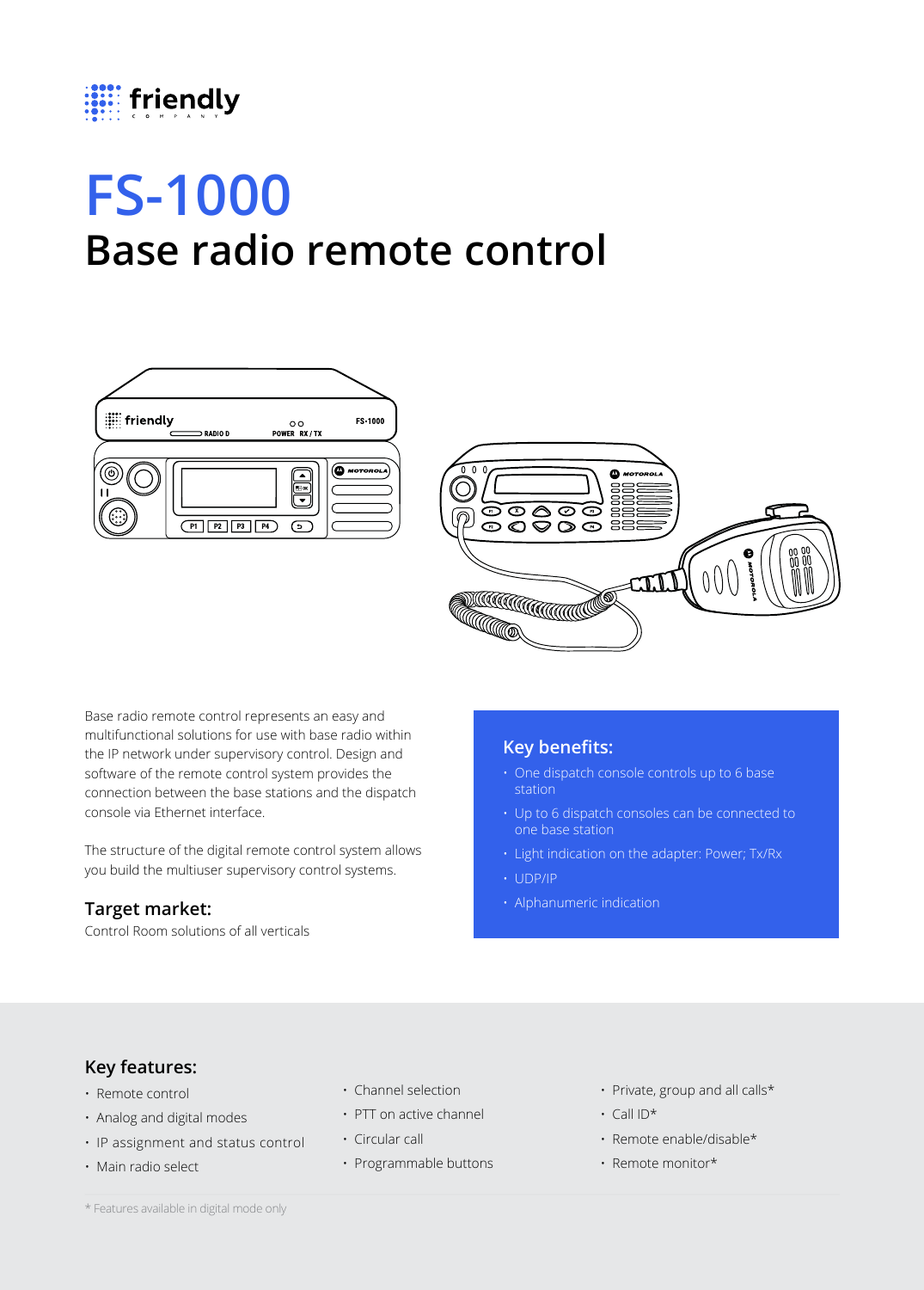Base radio remote system control includes FS-1000 adapter and FS-2000-PBX0 console. The adapter and console models depend on base radio mode as well as required control features.

| FS-1000 adapter models |                                                             |
|------------------------|-------------------------------------------------------------|
| Models                 | Description                                                 |
| FS-1000-TRBO4          | Designed for MOTOTRBO radio                                 |
| FS-1000-GENERIC        | Designed for Motorola GM, CM, CM VX,<br>DM1000 series radio |

| FS-2000-PBX0 console models                                                                                               |                                                                                                                                                          |
|---------------------------------------------------------------------------------------------------------------------------|----------------------------------------------------------------------------------------------------------------------------------------------------------|
| Models, features                                                                                                          |                                                                                                                                                          |
| FS-2000-PB40                                                                                                              | FS-2000-PB60                                                                                                                                             |
| • Powering On /off<br>• Volume control<br>$\cdot$ 3 status LEDs<br>• 6 programmable buttons<br>(including channel button) | • Powering On /off<br>• Volume control<br>$\cdot$ 3 status LEDs<br>• 4 programmable buttons<br>· 1-line 14-character display<br>• Menu navigation keypad |

# **Communication control diagram**

## **Direct IP connection between console and adapter via UTP-cat5e cable**

The length of the cable must not exceed 150m. cat5e cable  $\bullet \bullet$ FS-2000-PBX0 FS-1000 base radio

## **Remote control system integration in existing LAN network**